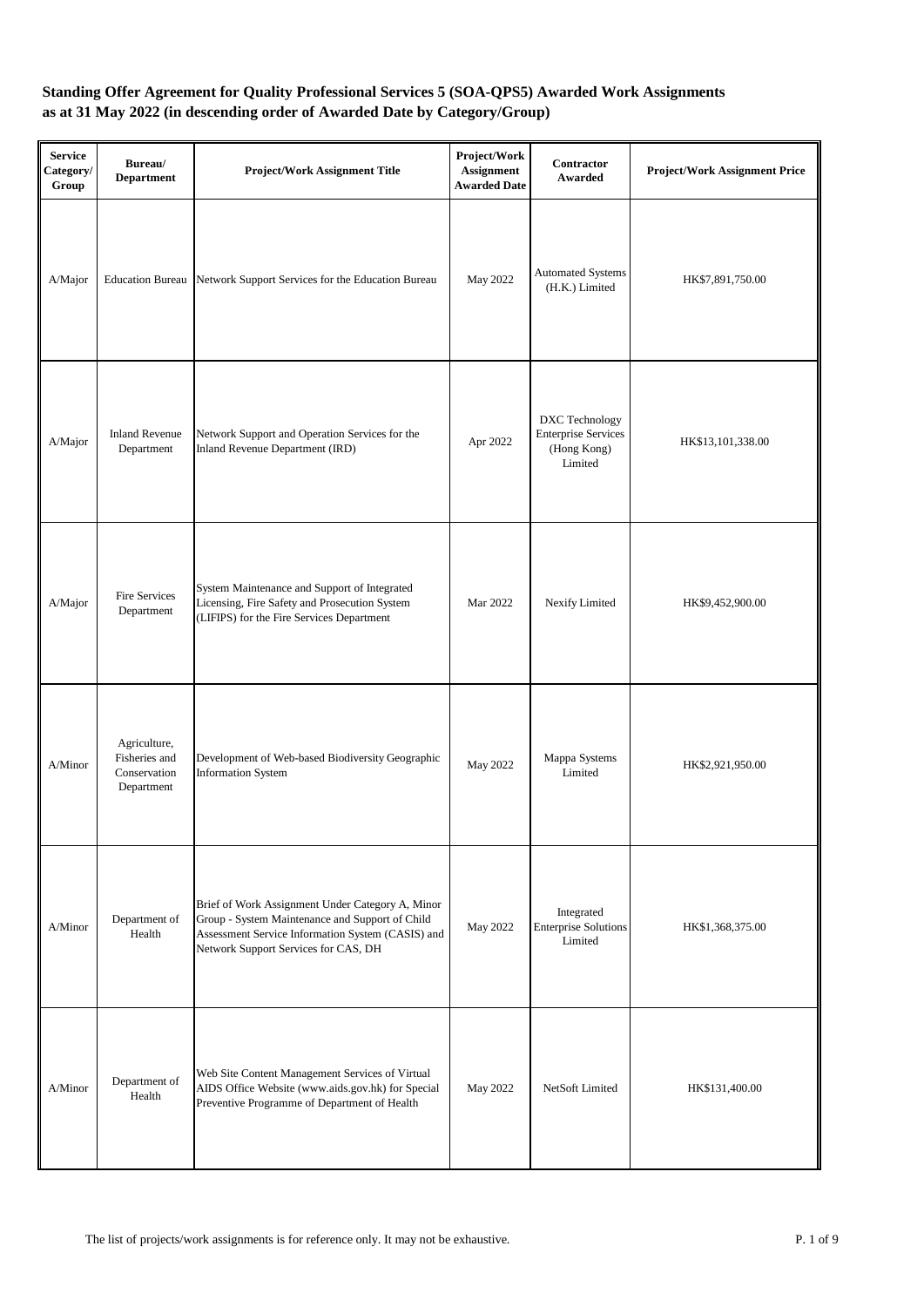| <b>Service</b><br>Category/<br>Group | Bureau/<br><b>Department</b>                           | <b>Project/Work Assignment Title</b>                                                                                                                   | Project/Work<br>Assignment<br><b>Awarded Date</b> | Contractor<br>Awarded                                | <b>Project/Work Assignment Price</b> |
|--------------------------------------|--------------------------------------------------------|--------------------------------------------------------------------------------------------------------------------------------------------------------|---------------------------------------------------|------------------------------------------------------|--------------------------------------|
| A/Minor                              | Department of<br>Health                                | Enhancement of School Dental Care Service Systems<br>for Image Sharing to Electronic Health Record<br><b>Sharing System</b>                            | May 2022                                          | Integrated<br><b>Enterprise Solutions</b><br>Limited | HK\$2,451,300.00                     |
| A/Minor                              | Electrical and<br>Mechanical<br>Services<br>Department | System Maintenance and Support for Integrated Gas<br>Safety Enforcement System 3 (IGSES3) for the<br>Electrical and Mechanical Services Department     | May 2022                                          | <b>Integrated Global</b><br>Solutions Limited        | HK\$1,600,000.00                     |
| A/Minor                              | Innovation and<br>Technology<br>Commission             | $(SOA-QPS5)$<br>Brief of Work Assignment under Cat.A, Minor Group<br>- Network Support Services for the Innovation and<br><b>Technology Commission</b> | May 2022                                          | Integrated<br><b>Enterprise Solutions</b><br>Limited | HK\$365,064.00                       |
| A/Minor                              |                                                        | System Maintenance and Support for the eSeaGo<br>Marine Department Mobile Application for the Marine Department                                        | May 2022                                          | SunnyVision<br>Limited                               | HK\$180,000.00                       |
| A/Minor                              | <b>Education Bureau</b>                                | Combined System Development Services of the<br>Revamp of Quality Education Fund Electronic Project<br>Management System for the Education Bureau       | Apr 2022                                          | Kingviews Adamas<br><b>Systems Limited</b>           | HK\$1,681,000.00                     |
| A/Minor                              | Highways<br>Department                                 | System Maintenance and Support for the Major<br>Works Project Management Office (Special Duties) of<br><b>Highways Department</b>                      | Apr 2022                                          | <b>HKBN JOS Limited</b>                              | HK\$991,872.00                       |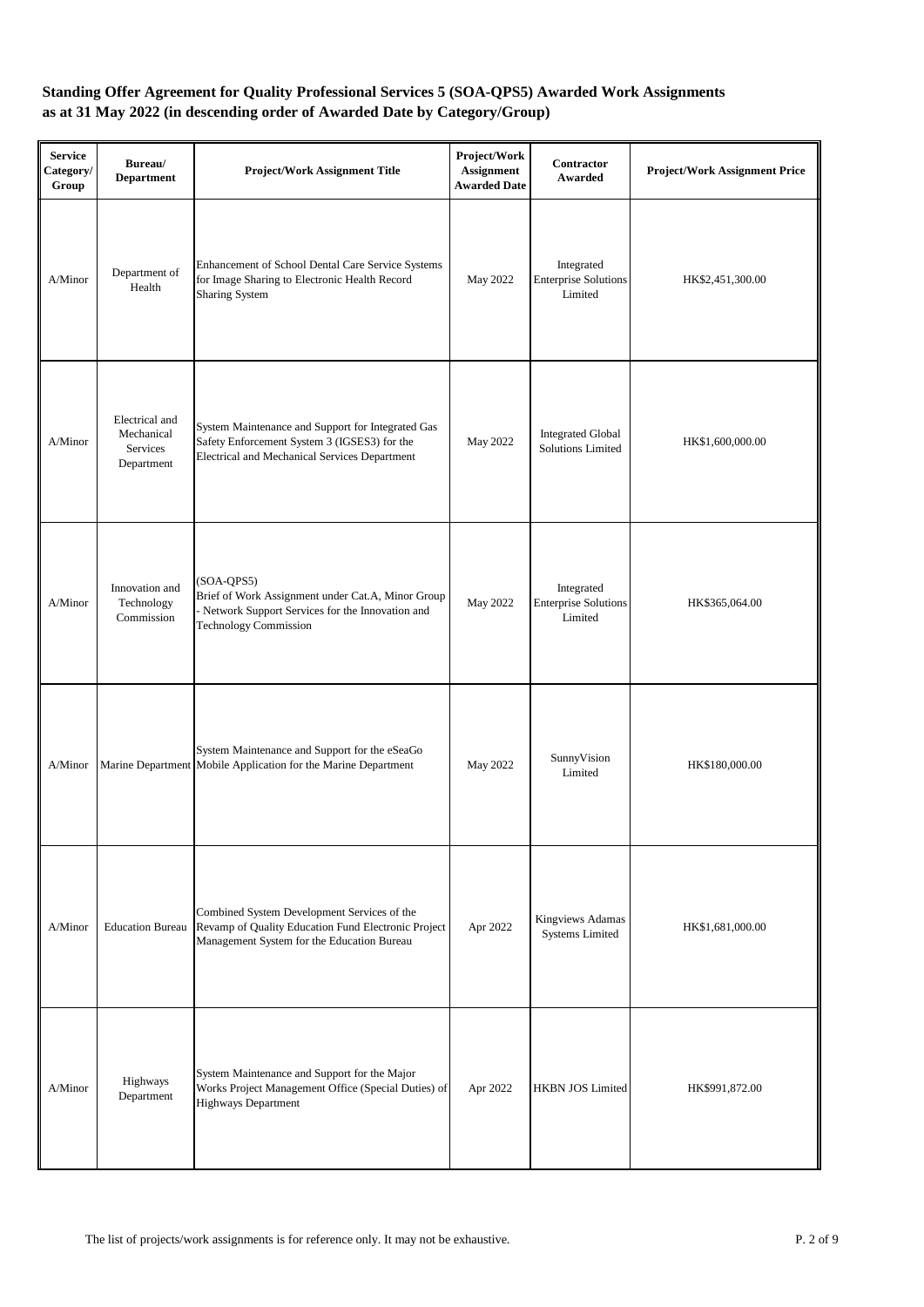| <b>Service</b><br>Category/<br>Group | Bureau/<br><b>Department</b>                          | <b>Project/Work Assignment Title</b>                                                                                                                                        | Project/Work<br><b>Assignment</b><br><b>Awarded Date</b> | Contractor<br>Awarded                             | <b>Project/Work Assignment Price</b> |
|--------------------------------------|-------------------------------------------------------|-----------------------------------------------------------------------------------------------------------------------------------------------------------------------------|----------------------------------------------------------|---------------------------------------------------|--------------------------------------|
| A/Minor                              | Labour Department                                     | System Maintenance and Support for the Online<br>Course<br>Registration System (OCRS) for Occupational Safety<br>and<br>Health Centre (OSHC) of the Labour Department       | Apr 2022                                                 | SunnyVision<br>Limited                            | HK\$592,760.00                       |
| A/Minor                              | Leisure and<br><b>Cultural Services</b><br>Department | System Maintenance and Support Services of the Staff<br>Attendance Management System for Public<br>Swimming Pools (SAMS)<br>for the Leisure and Cultural Service Department | Apr 2022                                                 | e-Perfect IT Limited                              | HK\$704,688.00                       |
| A/Minor                              | Official Receiver's<br>Office                         | Development of a Pilot Business Intelligence System<br>for the Official Receiver's Office (ORO)                                                                             | Apr 2022                                                 | <b>HKBN JOS Limited</b>                           | HK\$1,318,200.00                     |
| A/Minor                              | Transport<br>Department                               | (TD 643/2021) Combined System Development<br>Services for the Mobile Field Operation System 2.0<br>for the Transport Department                                             | Apr 2022                                                 | Pro-Tech<br>Technology (Asia)<br>Limited          | HK\$1,999,800.00                     |
| B                                    | Department of<br>Health                               | Privacy Impact Assessment and Audit of the Stage 2<br>Clinical Information Management System (CIMS2)<br>for the Department of Health                                        | May 2022                                                 | SunnyVision<br>Limited                            | HK\$67,200.00                        |
| B                                    | Department of<br>Health                               | Security Risk Assessment & Audit Services of<br>websites for Special Preventive Programme of<br>Department of Health                                                        | May 2022                                                 | Computer And<br>Technologies<br>Solutions Limited | HK\$61,440.00                        |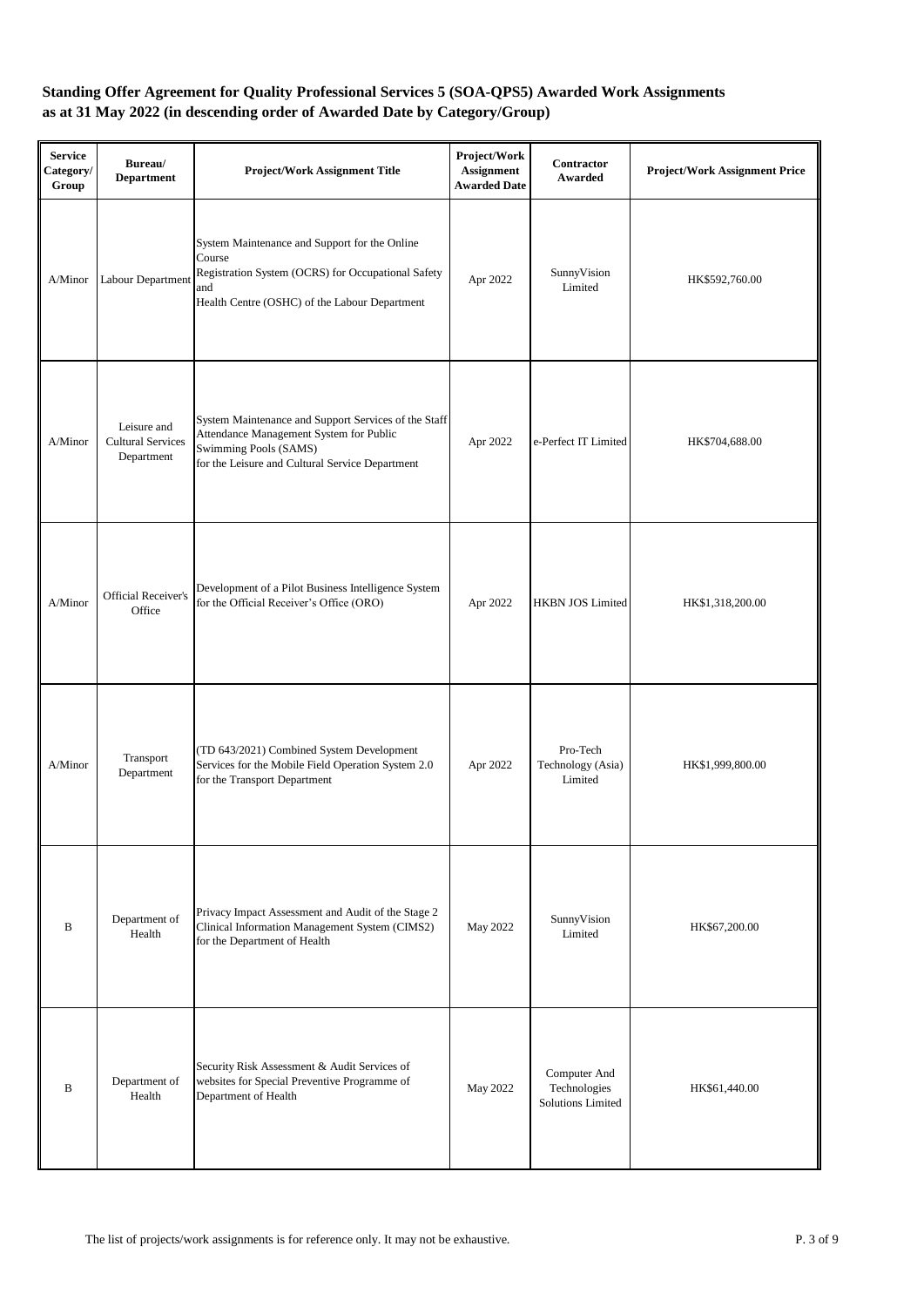| <b>Service</b><br>Category/<br>Group | Bureau/<br><b>Department</b>                          | <b>Project/Work Assignment Title</b>                                                                                                                                                                        | Project/Work<br>Assignment<br><b>Awarded Date</b> | <b>Contractor</b><br>Awarded                               | <b>Project/Work Assignment Price</b> |
|--------------------------------------|-------------------------------------------------------|-------------------------------------------------------------------------------------------------------------------------------------------------------------------------------------------------------------|---------------------------------------------------|------------------------------------------------------------|--------------------------------------|
| $\bf{B}$                             | <b>Education Bureau</b>                               | Security Risk Assessment & Audit Services for the<br>Cloud Services for the Web based School<br>Administration and Management System<br>(WebSAMS) for Education Bureau                                      | May 2022                                          | Computer And<br>Technologies<br>Solutions Limited          | HK\$191,690.00                       |
| B                                    | Immigration<br>Department                             | Privacy Impact Assessment for the Online Assistance<br>Request Form of the Immigration Department                                                                                                           | May 2022                                          | <b>Independent Testing</b><br>and Certification<br>Limited | HK\$32,500.00                        |
| $\bf{B}$                             | Lands Department                                      | Provision of the Security Risk Assessment & Audit<br>Services for the Cloud-based Showcase Platform for<br>the Demonstration of 3D Digital Map of Kowloon<br>East for Lands Department (LD SMO/HQ/2021/144) | May 2022                                          | <b>Independent Testing</b><br>and Certification<br>Limited | HK\$35,800.00                        |
| B                                    | Leisure and<br><b>Cultural Services</b><br>Department | Security Risk Assessment & Audit Services for the<br>Electronic Collection Recording System and Point-of-<br>Sale System of the Leisure and Cultural Services<br>Department                                 | May 2022                                          | <b>Independent Testing</b><br>and Certification<br>Limited | HK\$71,200.00                        |
| $\, {\bf B}$                         | Office                                                | Official Receiver's Security Risk Assessment & Audit Services for<br>Official Receiver's Office (ORO)                                                                                                       | May 2022                                          | SunnyVision<br>Limited                                     | HK\$165,600.00                       |
| B                                    | Planning<br>Department                                | Security Risk Assessment & Audit Services on the<br>Revamp of Statutory Planning Portal 2 for<br><b>Planning Department</b>                                                                                 | May 2022                                          | <b>Independent Testing</b><br>and Certification<br>Limited | HK\$48,000.00                        |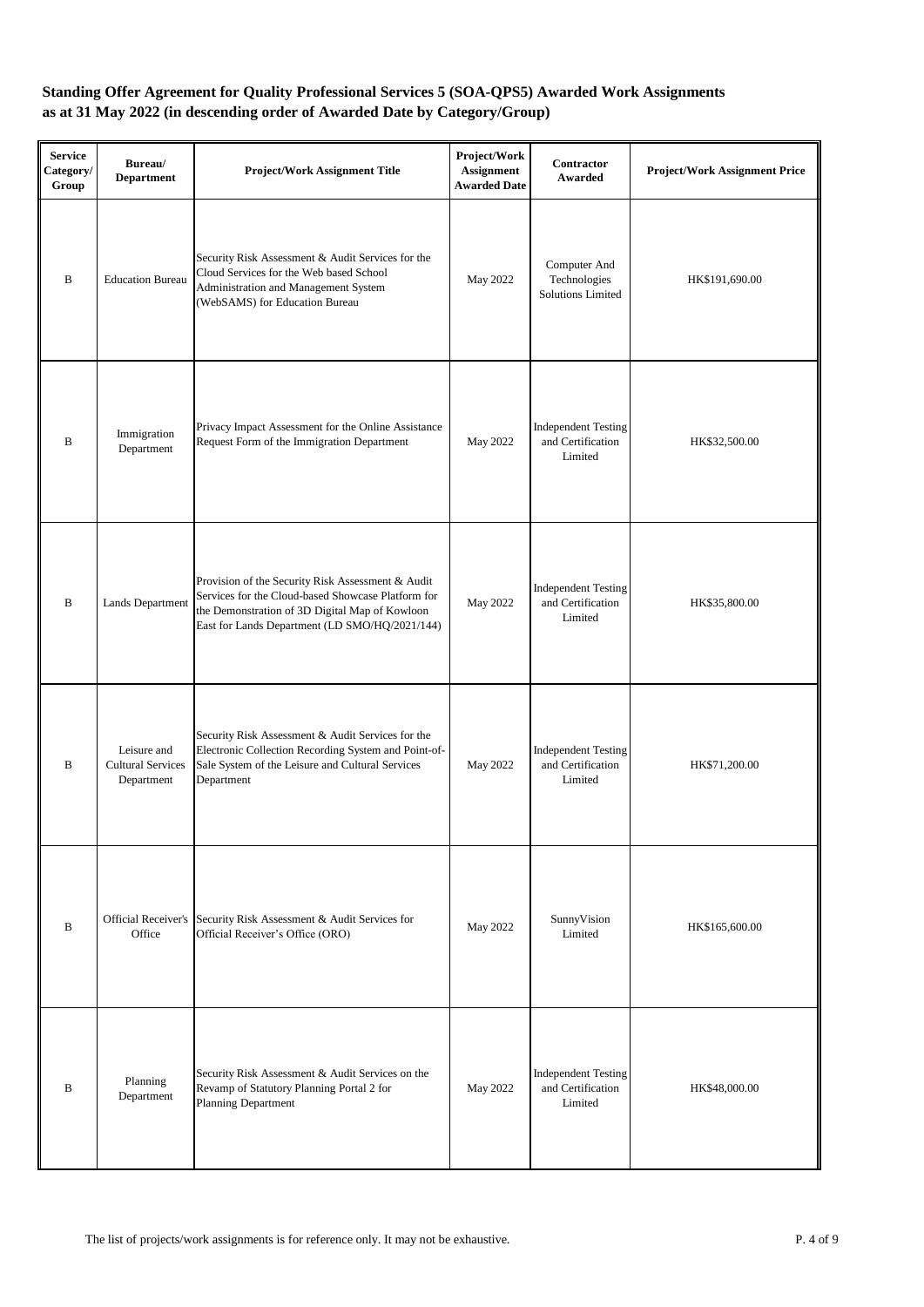| <b>Service</b><br>Category/<br>Group | Bureau/<br><b>Department</b>                       | <b>Project/Work Assignment Title</b>                                                                                                                                                                                 | Project/Work<br><b>Assignment</b><br><b>Awarded Date</b> | <b>Contractor</b><br>Awarded                               | <b>Project/Work Assignment Price</b> |
|--------------------------------------|----------------------------------------------------|----------------------------------------------------------------------------------------------------------------------------------------------------------------------------------------------------------------------|----------------------------------------------------------|------------------------------------------------------------|--------------------------------------|
| $\bf{B}$                             | Treasury                                           | Privacy Impact Assessment & Compliance Audit<br>Services and Security Risk Assessment & Audit<br>Services for the Phase II of New Round of<br>Consumption Voucher Scheme (CVS2.0)                                    | May 2022                                                 | SunnyVision<br>Limited                                     | HK\$80,500.00                        |
| B                                    | Census and<br><b>Statistics</b><br>Department      | Security Risk Assessment & Audit Services for Online<br>Inventory System for the Census and Statistics<br>Department                                                                                                 | Apr 2022                                                 | <b>Independent Testing</b><br>and Certification<br>Limited | HK\$30,300.00                        |
| B                                    | Civil Engineering<br>and Development<br>Department | Security Risk Assessment & Audit Services for<br>Enhancement of Geotechnical Information<br>Infrastructure and Slope Information System for the<br>Civil Engineering and Development Department                      | Apr 2022                                                 | Computer And<br>Technologies<br><b>Solutions Limited</b>   | HK\$95,500.00                        |
| B                                    | Correctional<br>Services<br>Department             | Security Risk Assessment & Audit Services for E-<br>message Platform for Persons In Custody for the<br><b>Correctional Services Department</b>                                                                       | Apr 2022                                                 | Computer And<br>Technologies<br><b>Solutions Limited</b>   | HK\$51,600.00                        |
| B                                    | <b>Education Bureau</b>                            | Security Risk Assessment & Audit Services for the<br>Common Log-On (CLO) System for the Education<br>Bureau                                                                                                          | Apr 2022                                                 | Computer And<br>Technologies<br><b>Solutions Limited</b>   | HK\$65,700.00                        |
| B                                    | <b>Education Bureau</b>                            | Security Risk Assessment & Audit Services for the<br>Web based School Administration and Management<br>System(WebSAMS), the Communication and Delivery<br>System(CDS) and CDS for Non-<br>WebSAMS(CDSNW) for the EDB | Apr 2022                                                 | Kinetix Systems<br>Limited                                 | HK\$72,450.00                        |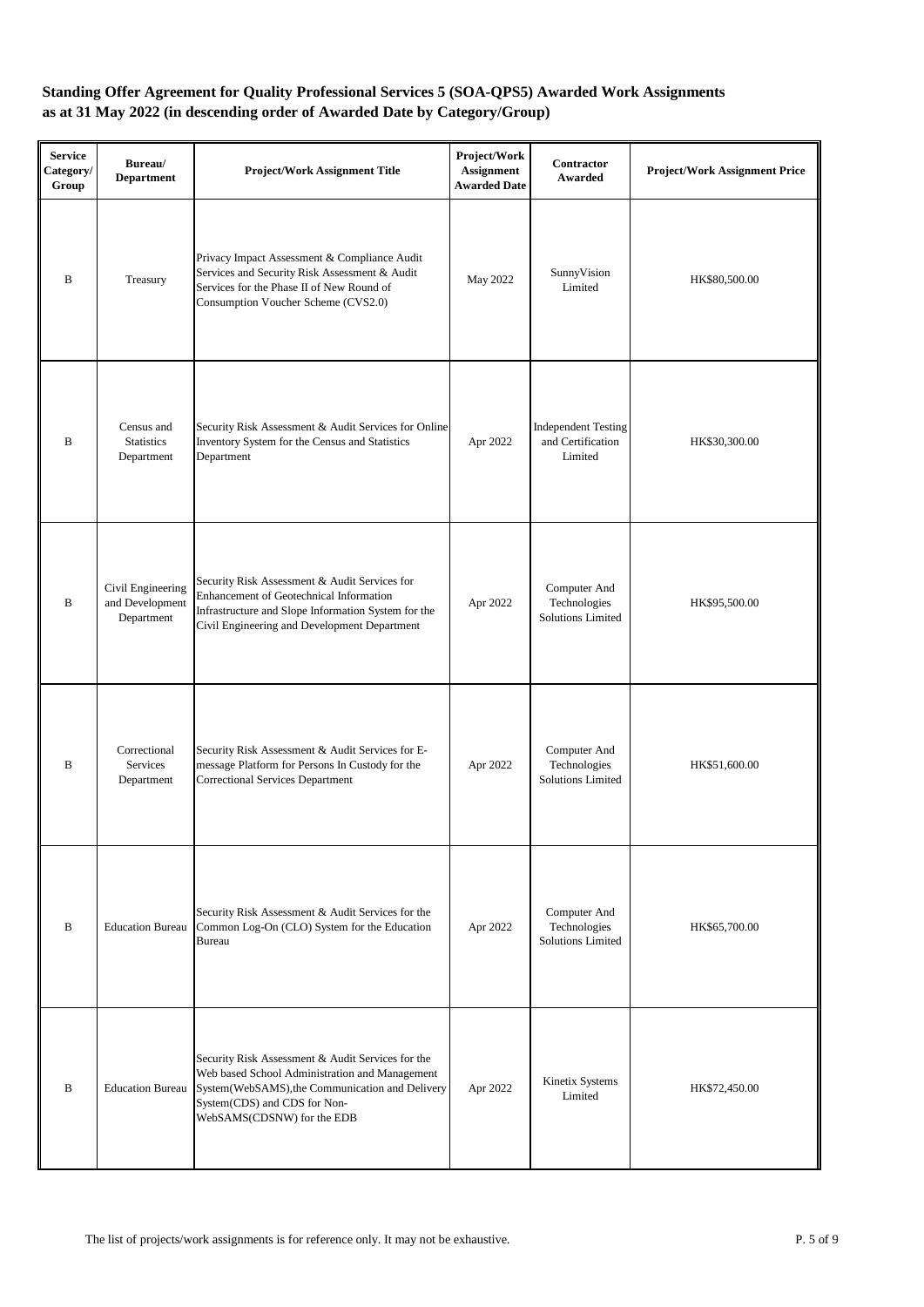| <b>Service</b><br>Category/<br>Group | Bureau/<br><b>Department</b>                           | <b>Project/Work Assignment Title</b>                                                                                                                                                         | Project/Work<br><b>Assignment</b><br><b>Awarded Date</b> | <b>Contractor</b><br>Awarded                               | <b>Project/Work Assignment Price</b> |
|--------------------------------------|--------------------------------------------------------|----------------------------------------------------------------------------------------------------------------------------------------------------------------------------------------------|----------------------------------------------------------|------------------------------------------------------------|--------------------------------------|
| B                                    | Electrical and<br>Mechanical<br>Services<br>Department | Security Risk Assessment and Audit Services For<br>Designated Car Testing Centres Computer Monitoring<br>System of Transport Department                                                      | Apr 2022                                                 | Nexify Limited                                             | HK\$706,228.00                       |
| B                                    | Electrical and<br>Mechanical<br>Services<br>Department | SRAA and PIA for EMSD for Revamped Safety and<br>Security Coordinating Committee and Trackside<br>Safety and Security Coordinating Committee<br>Submission Approval System                   | Apr 2022                                                 | <b>Independent Testing</b><br>and Certification<br>Limited | HK\$85,000.00                        |
| $\bf{B}$                             | Labour and Welfare<br><b>Bureau</b>                    | Security Risk Assessment & Audit Services of<br>Dedicated Website for "Happy and Healthy<br>Development of Children" campaign for Labour and<br>Welfare Bureau                               | Apr 2022                                                 | <b>Independent Testing</b><br>and Certification<br>Limited | HK\$30,300.00                        |
| $\, {\bf B}$                         |                                                        | Security Risk Assessment & Audit Services for Youth<br>Labour Department Employment and Training Programme of the Labour<br>Department                                                       | Apr 2022                                                 | <b>Independent Testing</b><br>and Certification<br>Limited | HK\$33,600.00                        |
| B                                    | Lands Department                                       | Provision of Security Risk Assessment & Audit<br>Services for Business and Data Analysis Section of<br>the Lands Department under SOA-QPS5 - LD<br>SMO/HQ/2021/173                           | Apr 2022                                                 | Computer And<br>Technologies<br><b>Solutions Limited</b>   | HK\$83,500.00                        |
| B                                    | Leisure and<br><b>Cultural Services</b><br>Department  | Security Risk Assessment & Audit Services for the<br>Revamp of Dedicated Websites of Hong Kong<br>Games, Master Games and Corporate Games of the<br>Leisure and Cultural Services Department | Apr 2022                                                 | <b>Independent Testing</b><br>and Certification<br>Limited | HK\$49,200.00                        |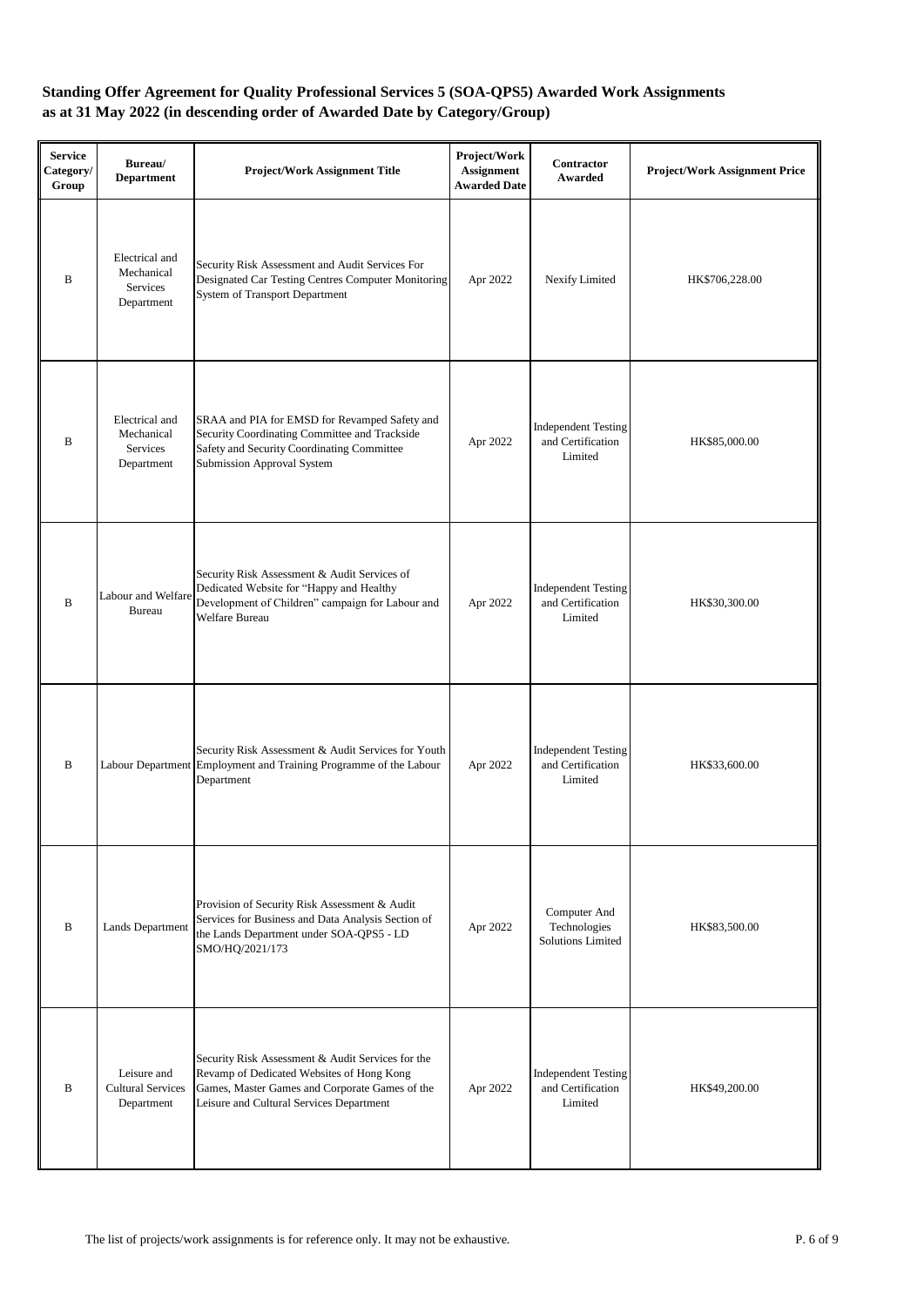| <b>Service</b><br>Category/<br>Group | Bureau/<br><b>Department</b>                                    | <b>Project/Work Assignment Title</b>                                                                                                                                                                        | Project/Work<br>Assignment<br><b>Awarded Date</b> | <b>Contractor</b><br>Awarded                               | <b>Project/Work Assignment Price</b> |
|--------------------------------------|-----------------------------------------------------------------|-------------------------------------------------------------------------------------------------------------------------------------------------------------------------------------------------------------|---------------------------------------------------|------------------------------------------------------------|--------------------------------------|
| $\bf{B}$                             | Office of the<br>Government Chief<br><b>Information Officer</b> | Provision of Security Risk Assessment & Audit<br>Services for Government Cloud Infrastructure<br>Services (GCIS) Container-as-a-Service (CaaS) of the<br>Office of the Government Chief Information (OGCIO) | Apr 2022                                          | <b>Independent Testing</b><br>and Certification<br>Limited | HK\$89,600.00                        |
| B                                    | Office of the<br>Government Chief<br><b>Information Officer</b> | Privacy Impact Assessment and Audit for the Shared<br>Blockchain Platform of the OGCIO                                                                                                                      | Apr 2022                                          | <b>Independent Testing</b><br>and Certification<br>Limited | HK\$32,300.00                        |
| $\bf{B}$                             | Office of the<br>Government Chief<br><b>Information Officer</b> | Security Risk Assessment & Audit Services for the<br>Shared Blockchain Platform of the OGCIO                                                                                                                | Apr 2022                                          | <b>Independent Testing</b><br>and Certification<br>Limited | HK\$49,500.00                        |
| B                                    | Treasury                                                        | Security Risk Assessment and Audit (SRAA) Services<br>on Treasury Information Systems and Infrastructure<br><b>Systems</b>                                                                                  | Apr 2022                                          | <b>Independent Testing</b><br>and Certification<br>Limited | HK\$188,000.00                       |
| B                                    | Constiutional and<br><b>Mainland Affairs</b><br><b>Bureau</b>   | Security Risk Assessment & Audit Services for the<br>Thematic Website on Online Workshops to Promote<br>the Constitution and the Basic Law for Constitutional<br>and Mainland Affairs Bureau                | Mar 2022                                          | <b>Independent Testing</b><br>and Certification<br>Limited | HK\$24,300.00                        |
| B                                    | Constiutional and<br><b>Mainland Affairs</b><br><b>Bureau</b>   | Privacy Impact Assessment and Audit of the New<br>Enquiry and Complaint Management System<br>for the Constitutional and Mainland Affairs Bureau                                                             | Mar 2022                                          | <b>Independent Testing</b><br>and Certification<br>Limited | HK\$28,100.00                        |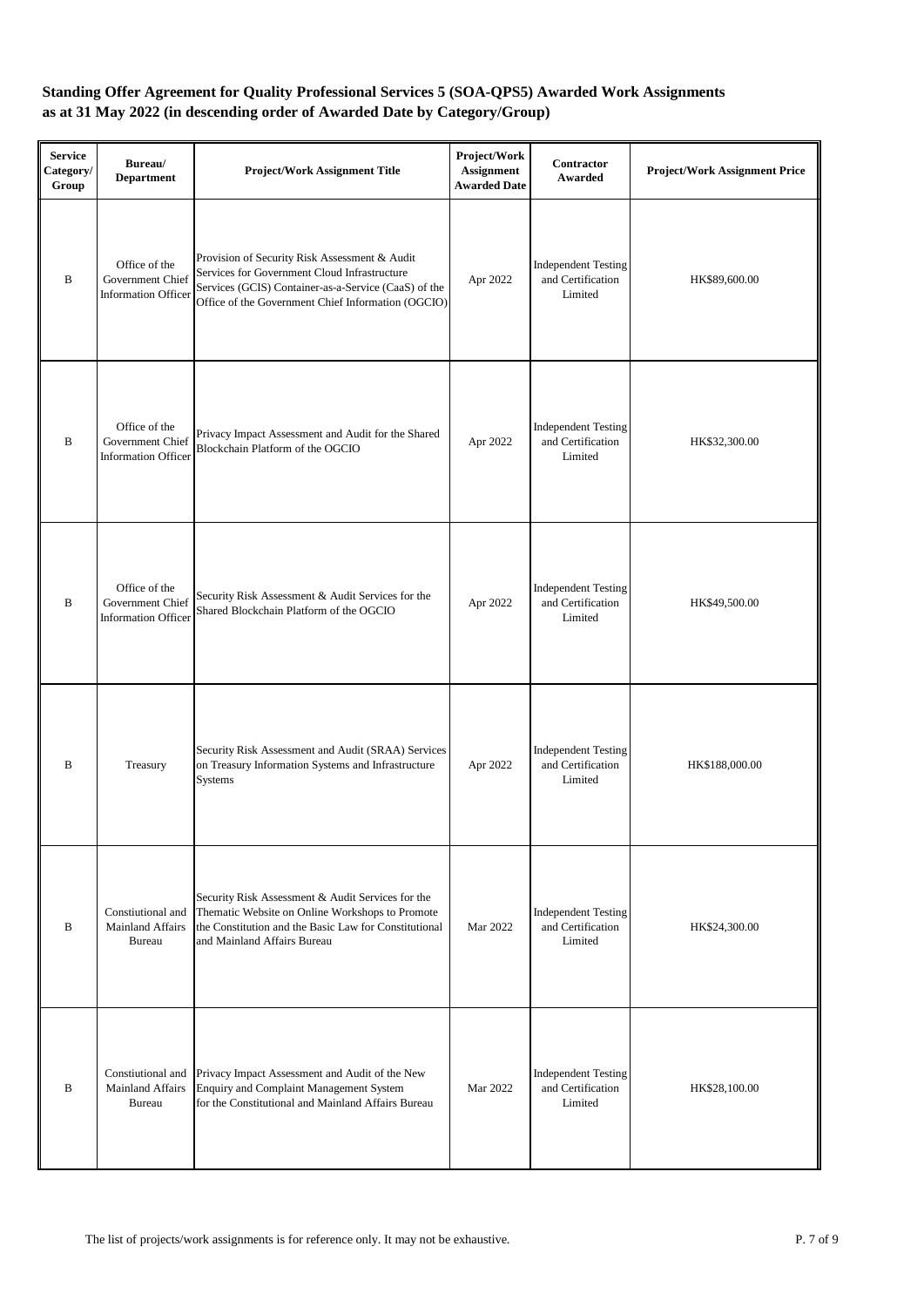| <b>Service</b><br>Category/<br>Group | Bureau/<br><b>Department</b>                                  | <b>Project/Work Assignment Title</b>                                                                                                                                         | Project/Work<br>Assignment<br><b>Awarded Date</b> | Contractor<br>Awarded                                    | <b>Project/Work Assignment Price</b> |
|--------------------------------------|---------------------------------------------------------------|------------------------------------------------------------------------------------------------------------------------------------------------------------------------------|---------------------------------------------------|----------------------------------------------------------|--------------------------------------|
| B                                    | Constiutional and<br><b>Mainland Affairs</b><br><b>Bureau</b> | Security Risk Assessment & Audit Services of the the<br>new Enquiry and Complaint Management System for<br>the Constitutional and Mainland Affairs Bureau                    | Mar 2022                                          | <b>RIPEN Limited</b>                                     | HK\$26,200.00                        |
| $\, {\bf B}$                         | Department of<br>Health                                       | Security Risk Assessment & Audit Services of<br>https://www.hepatitis.gov.hk for Special Preventive<br>Programme of Department of Health (Quotation No.<br>DH/SPP/03/2022)   | Mar 2022                                          | Computer And<br>Technologies<br><b>Solutions Limited</b> | HK\$54,000.00                        |
| B                                    | Department of<br>Justice                                      | Security Risk Assessment & Audit Services for<br>Department of Justice (SOA-QPS5 001/21)                                                                                     | Mar 2022                                          | Kinetix Systems<br>Limited                               | HK\$556,000.00                       |
| $\, {\bf B}$                         | Development<br><b>Bureau</b>                                  | Security Risk Assessment & Audit Services for the<br>Pilot of Integrated Digital Platform for Capital Works<br>Programme (iCWP) for the Development Bureau<br>(Works Branch) | Mar 2022                                          | Kinetix Systems<br>Limited                               | HK\$86,800.00                        |
| $\, {\bf B}$                         | <b>Education Bureau</b>                                       | Privacy Impact Assessment and Audit of the Student<br>Grant System (STGS) For the Education Bureau<br>(EDB)                                                                  | Mar 2022                                          | SunnyVision<br>Limited                                   | HK\$31,200.00                        |
| B                                    | <b>Education Bureau</b>                                       | Security Risk Assessment & Audit Services for<br>Student Grant System (STGS) of the Education<br><b>Bureau</b>                                                               | Mar 2022                                          | Nexusguard<br><b>Consulting Limited</b>                  | HK\$29,800.00                        |